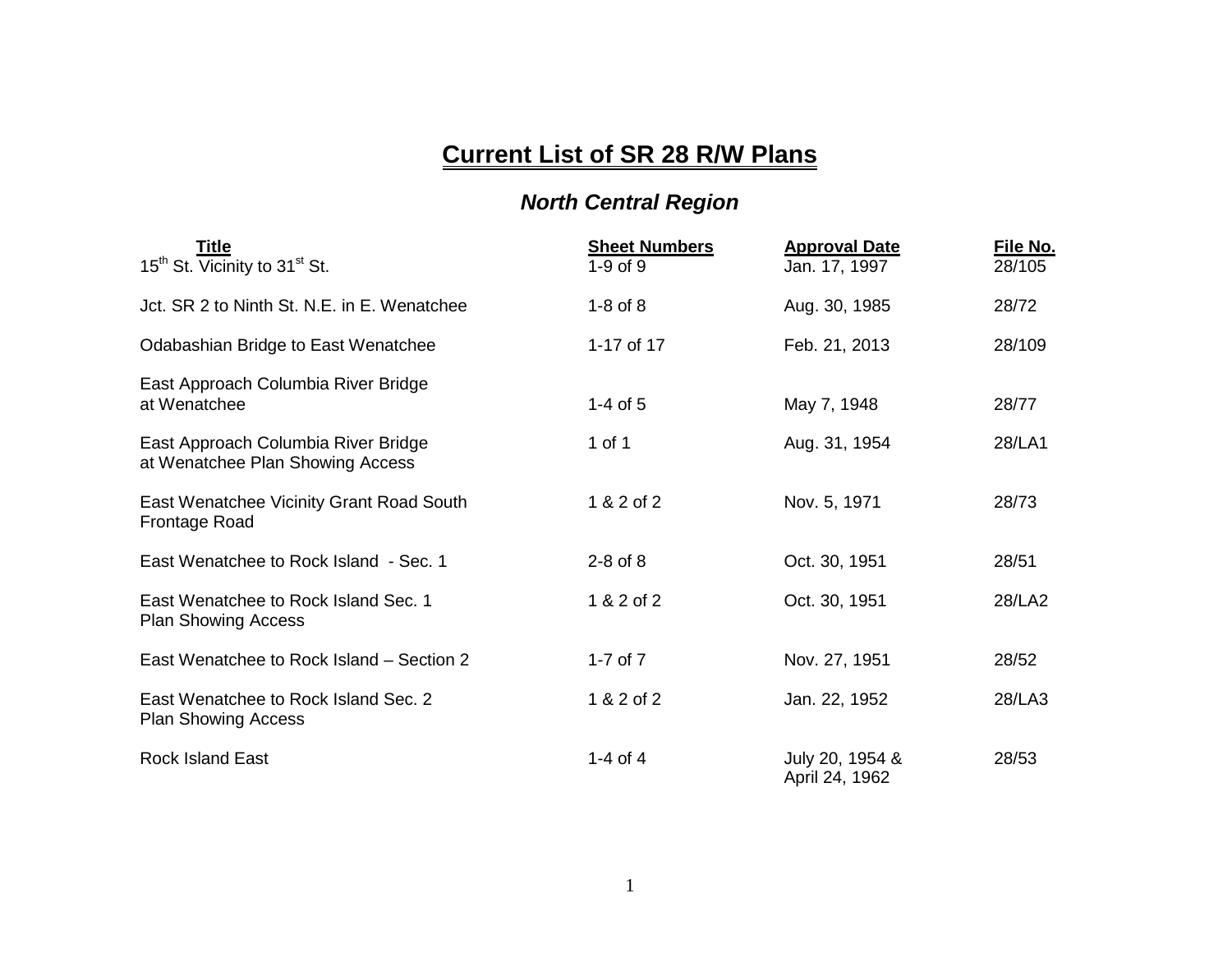| Rock Island East Plan Showing Access<br>Rock Island East Channel Change | 1 & 2 of 2<br>1 of 1 | July 7, 1954<br>July 13, 1954 | 28/LA5<br>28/86 |
|-------------------------------------------------------------------------|----------------------|-------------------------------|-----------------|
| Rock Island Dam to Vulcan                                               | 1-15 of 15           | July 10, 1962                 | 28/54           |
| Rock Island Dam to Vulcan Plan Showing Access                           | 1-5 of 15            | May 31, 1955                  | 28/LA4          |
| <b>Trinidad Vicinity</b>                                                | $1-3$ of $3$         | Oct. 15, 1940                 | 28/37           |
| <b>Trinidad Vicinity to Quincy West</b>                                 | $1-8$ of $8$         | Nov. 5, 1971                  | 28/74           |
| <b>Quincy West</b>                                                      | $1-3$ of $3$         | Sept. 2, 1949                 | 28/40           |
| Town of Quincy                                                          | 1 of 1               | Sept. 2, 1949                 | 28/41           |
| Quincy - Elm St. East                                                   | 1 of 1               | Nov. 4, 1949                  | 28/49           |
| Quincy to Ephrata Sec. 1                                                | 1-20 of 20           | Feb. 5, 1952                  | 28/57           |
| Burke - Junction to Winchester                                          | 14 & 15 of 15        | March 27, 1945                | 283/3           |
| Undercrossing Great Northern Railway Co.<br>Three Miles West of Ephrata | 2 & 3 of 4           | Oct. 29, 1935                 | 28/29           |
| <b>Ephrata Vicinity</b>                                                 | 1 of 1               | Jan. 11, 1938                 | 28/30           |
| <b>Ephrata to Stratford Vicinity</b>                                    | 1-12 of 12 & 12A     | July 19, 1938                 | 28/32           |
| <b>Stratford Vicinity</b>                                               | 1-3 of $4$           | June 29, 1937                 | 28/31           |
| Ephrata to Stratford Vicinity - Extension                               | 1-4 of 4             | Jan. 17, 1939                 | 28/33           |
| Wilson Creek to Grant - Lincoln Co. Line                                | $1-9$ of $9$         | May 9, 1939                   | 28/34           |